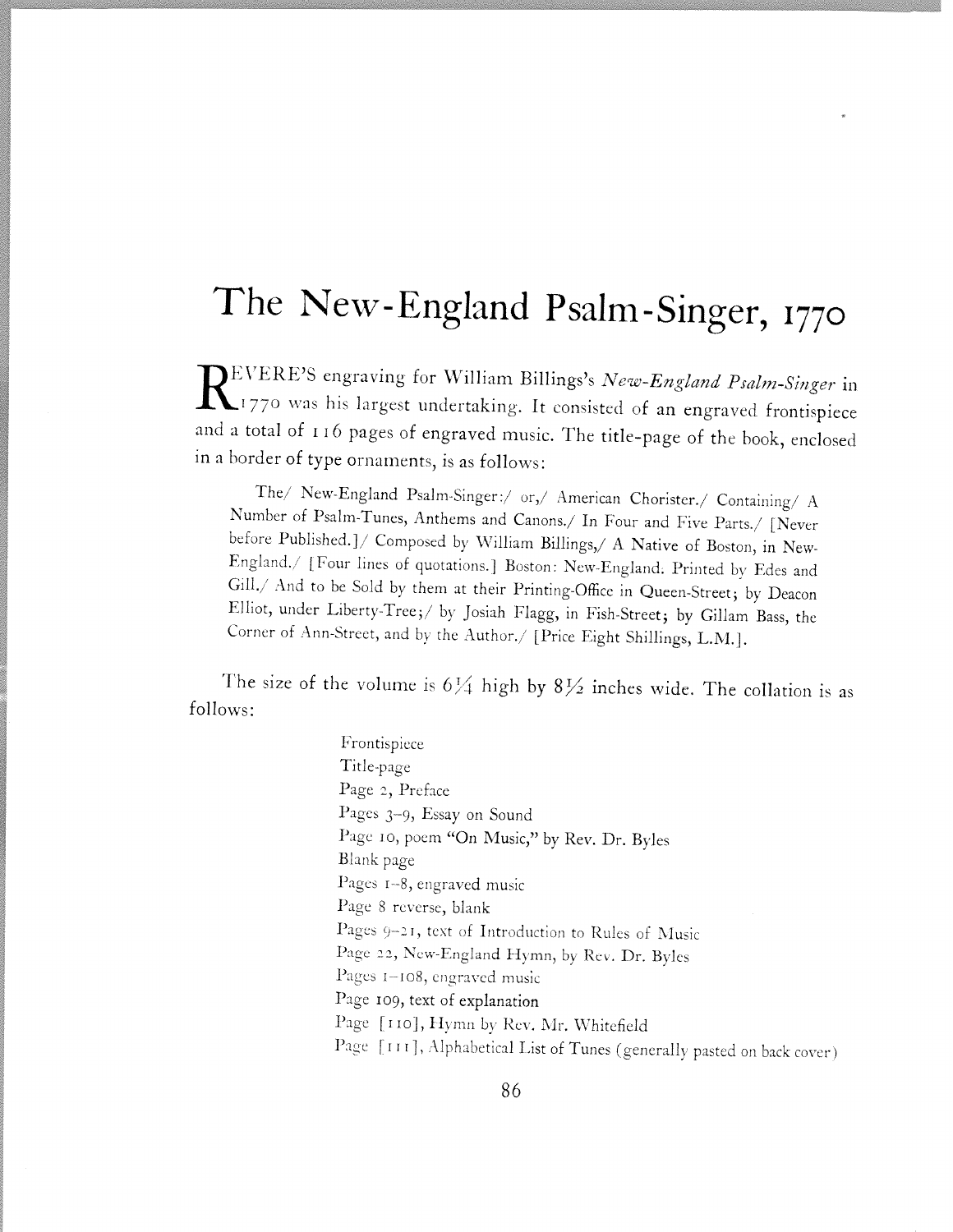## PAUL REVERE'S ENGRAVINGS 87

William Billings's preface is dated October 7, <sup>I</sup> 770. On page <sup>2</sup> <sup>r</sup> of the Intro duction is inserted the following Advertisement: "To the generous Subscribers for this Book. The Author having to his great Loss deferred the Publication of these Sheets for Eighteen Months, to have them put upon American Paper, hopes the Delay will be pardoned; and the good Ladies, Heads of the Families, into whose Hands they may fall, will zealously endeavour to furnish/the Paper Mills with all the Fragments of Linnen they can possibly afford: Paper being the Vehicle of Literature, and Literature the Spring and Security of human Happiness."

Edes and Gill, in their Boston Gazette of December 10, 1770, announce the publication as follows:

## WILLIAM BILLINGS

Takes this Method to inform the Public, that his Composition of Church-Musick intitled, The New England PSALM SINGER, is published, and to be had at Edes<br>and Gill's Printing Office in Overa St. A. D. D. Paulus was and to be had at Edes and Gill's Printing Office in Queen Street; at Deacon Elliot's under Liberty-Tree; at Mr. Josiah Flagg's in Fish-Street; and at Mr. Gillam Bass's, near the Flat Conduit<br>— where Subscribers and other Pural - where Subscribers and other Purchasers may apply for Books. - Those Persons Gill's that have Subscription Papers in their Hands, are desired to leave them at Edes and Office; and in so doing, they will oblige their humble Servant,

WILLIAM BILLINGS,

the County of Plymouth, may be supply'd by applying to Capt. Joseph Cushing in P. S. Any Gentlemen Subscribers, or others that incline to purchase, who reside in Hanover, rear North-River Bridge.

This advertisement was occasionally repeated in subsequent issues until the spring of 1771. Deacon John Eliot was a bookseller, whose place of business was November 14, 1771, aged eighty-one (Thomas's  $History$  of  $Primary$ , 1874 edinext to the Tree of Liberty. He was a deacon of the Hollis Street Church, and died tion, Volume 2, page 223). Josiah Flagg, in addition to his early trade of jeweller, was a composer of church music and it was he who had compiled the Collection graved the plates. He was later a concert manager and in 1773 established a band<br>which gave several concerts in Equation 1774 and in 1773 established a band of the best Psalm Tunes, published at Boston in 1764, for which Revere had enwhich gave several concerts in Faneuil Hall (see F. L. Ritter's Music in America, 1883, page 44, and J. T. Howard's Our American Music, third edition, 1946,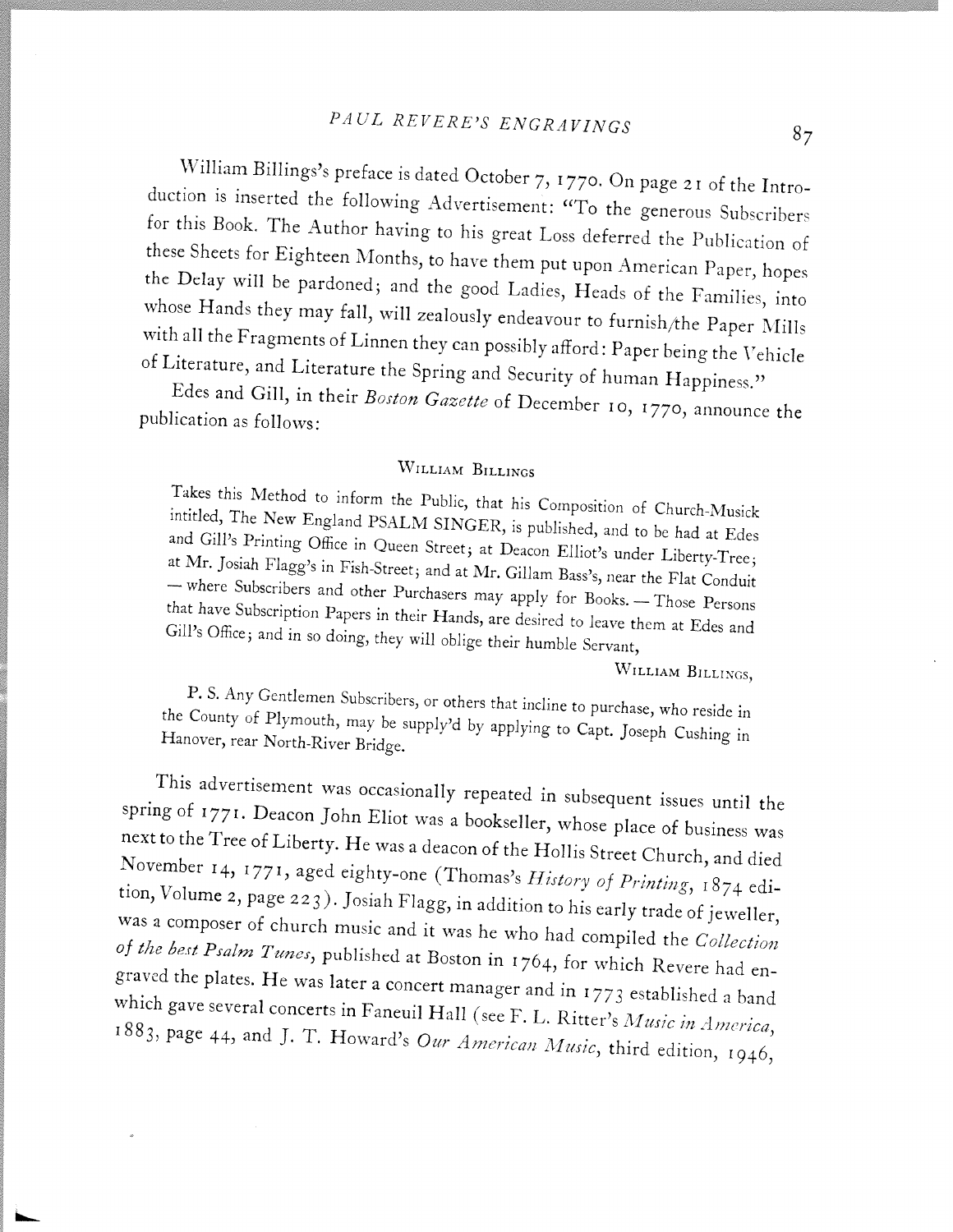page 64). Gillam Bass, born <sup>1746</sup> and died x8i6, was <sup>a</sup> prominent patriot and <sup>a</sup> member of the Committee of Correspondence.

William Billings, author of the book, was the <sup>p</sup>ioneer American composer. Born in Boston, October 7, 1746, and died September 29, <sup>I</sup> 8oo, he was <sup>a</sup> tanner by trade and <sup>a</sup> self-taught musician. He published six collections of music, became <sup>a</sup> music teacher and choir-master, and influenced music in New England more than anyone of the eighteenth century (see N. D. Gould's Church Music in America, 1853, pages 42-51; F. L. Ritter's Music in America, 1883, pages 56-68; F. J. Metcalf's American Writers of Sacred Music, 1925, pages 51—64; L. C. Elson's History of American Music, 1925, pages 12-19; J. T. Howard's Our American Music, third edition, 1946, pages 49-57; Raymond Morin's "William Billings" in New England Quarterly, Volume 14, page 30).

Revere's frontispiece shows seven men seated around <sup>a</sup> table, with singinghooks before them. Around the scene is <sup>a</sup> staff of music, engraved in an oval and consisting of <sup>a</sup> canon in six parts. The words are not here repeated, as they are shown in Plate number  $25$ . The plate is signed "P Revere sculp." The size of the print to the outside of the engraving is  $5\frac{3}{4}$  inches high, by  $6\frac{5}{8}$  inches wide. There is every reason to believe that Revere designed as well as engraved the <sup>p</sup>late, as the drawing is crude and no English original is known. Revere engraved all of the music for the book, both staff and words, one hundred and sixteen pages in all. No charge for the engraving appears in Revere's Day Book, nor is any bill for the work known. <sup>A</sup> comparison to show the approximate cost of the engraving can be made from Revere's charge of  $\mathcal L$  150 for one half of engraving the copper plates for Josiah Flagg's Collection of Psalm Tunes published in 1765, a book of sixty-six pages.

The known copies of The New-England Psalm-Singer are as follows:

American Antiquarian Society. Two copies. One is perfect, in original bind ing, and the frontispiece, which has wide margins, is here reproduced. It was pur chased from C. F. Heartman, April 4, 1925. The second copy was bought by Perry Walton from Thomas J. Taylor of Taunton in 1928, sold to Mrs. Nathaniel Thayer in 1929, and came to Edward H. R. Revere after Mrs. Thayer's death in 1934. In June, 1951, Mr. Revere presented the volume to the American Anti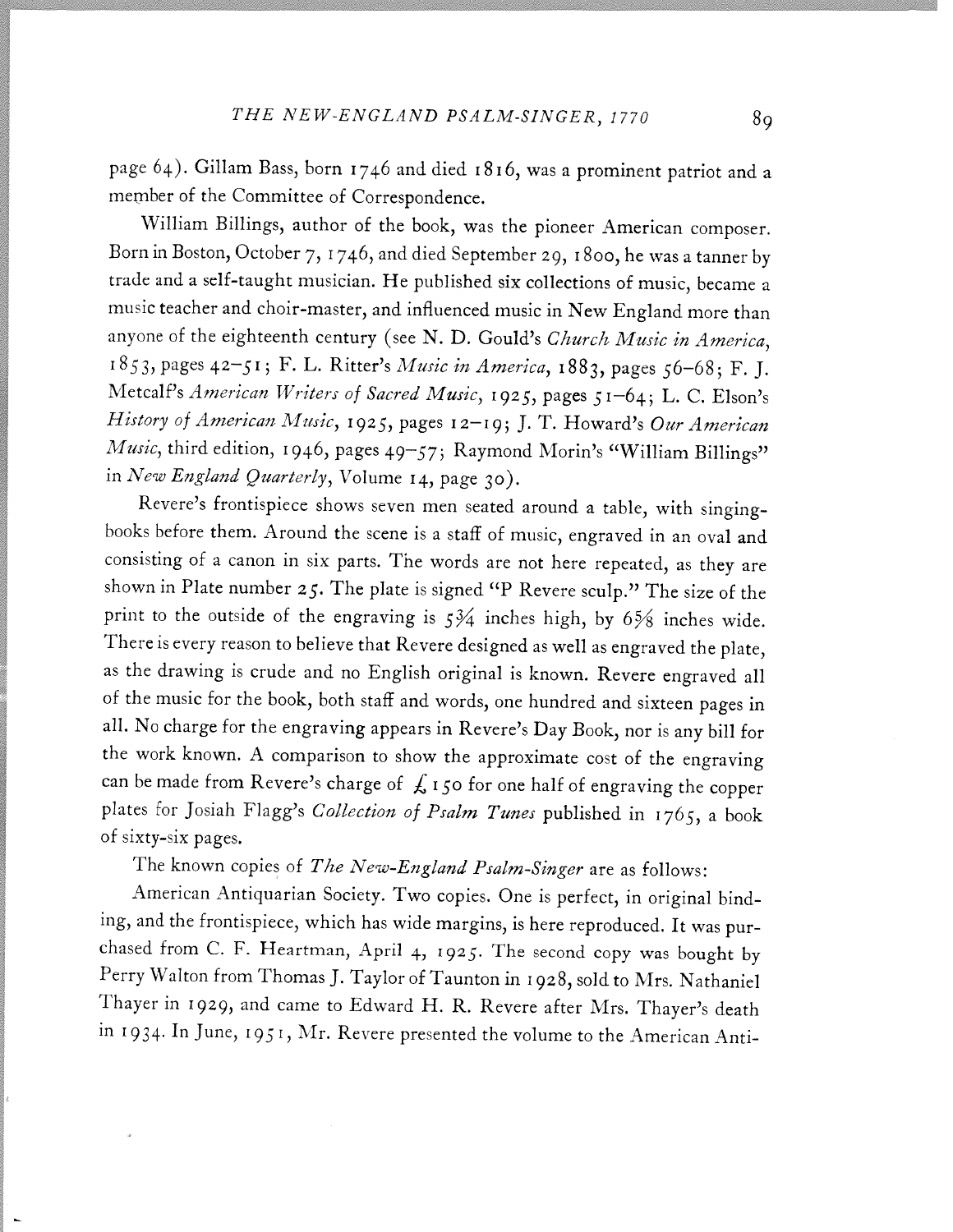quarian Society in memory of Pauline Revere Thayer. It is perfect, in original binding, except that the lower line of the frontispiece is slightly shaved.

William L. Clements Library. Two copies. One is complete, in original bind ing, but modern marbled paper on the hoards, containing the inscription "Polev Pitcher, Her Book; Peter Read Singing Master of Attleborough 1778," received as <sup>a</sup> <sup>g</sup>ift from Fannie Read Cook in 1937. The other copy lacks only pages <sup>97</sup> 108, and is in original binding - source untraced.

John Carter Brown Library. Complete copy. Bought in <sup>I</sup> <sup>944</sup> from Goodspeed's Book Shop. Although perfect and in original covers, the lower line on the frontispiece is worn, affecting <sup>a</sup> few letters.

Boston Public Library. Complete. Purchased at E. B. Holden Sale at Ameri can Art Association, April 21, 1910. The Holden copy lacked pages 97—108 which, however, were supplied in <sup>i</sup> <sup>940</sup> from an imperfect copy.

Library of Congress. Two imperfect copies. One, lacking only pages 97—108, was the Manson-Appleton copy bought at Libbie's, May 15, 1906. The other, lacking only pages 109-[110], was bought at the Fabyan Sale at the American Art Association, February 17, 1920. The two, if put together, would form a perfect copy.

Massachusetts Historical Society. Two imperfect copies. One lacks the frontis piece, pages 109 and [110] at the end of the book, and has the final leaf of Index mutilated. The other copy is only <sup>a</sup> fragment, but it includes the frontispiece with the lower line shaved at the lower left corner, and the three final pages. The two, if combined, would constitute <sup>a</sup> perfect copy, except for the slightly imperfect frontispiece.

Huntington Library. Lacks pages 109-[110]. The F. R. Halsey copy ac-Tumington Library. Lacks pages 109–[110]. The F. R. Halsey copy ac-<br>quired in 1915. Mr. Halsey bought it at the M. Stickney Sale at Libbie's, Novemher 25, 1907.

Watkinson Library. Lacks pages 89-96, 99-102, 109-[111]. Obtained many years ago from Charles Wells of Hartford.

Yale University. Lacks title-page, pages 1, 6-7, of the first section of engraved music, and pages <sup>i</sup> o9—[ II o] of the final text. It was the Lowell Mason copy, which went to Yale in 1873.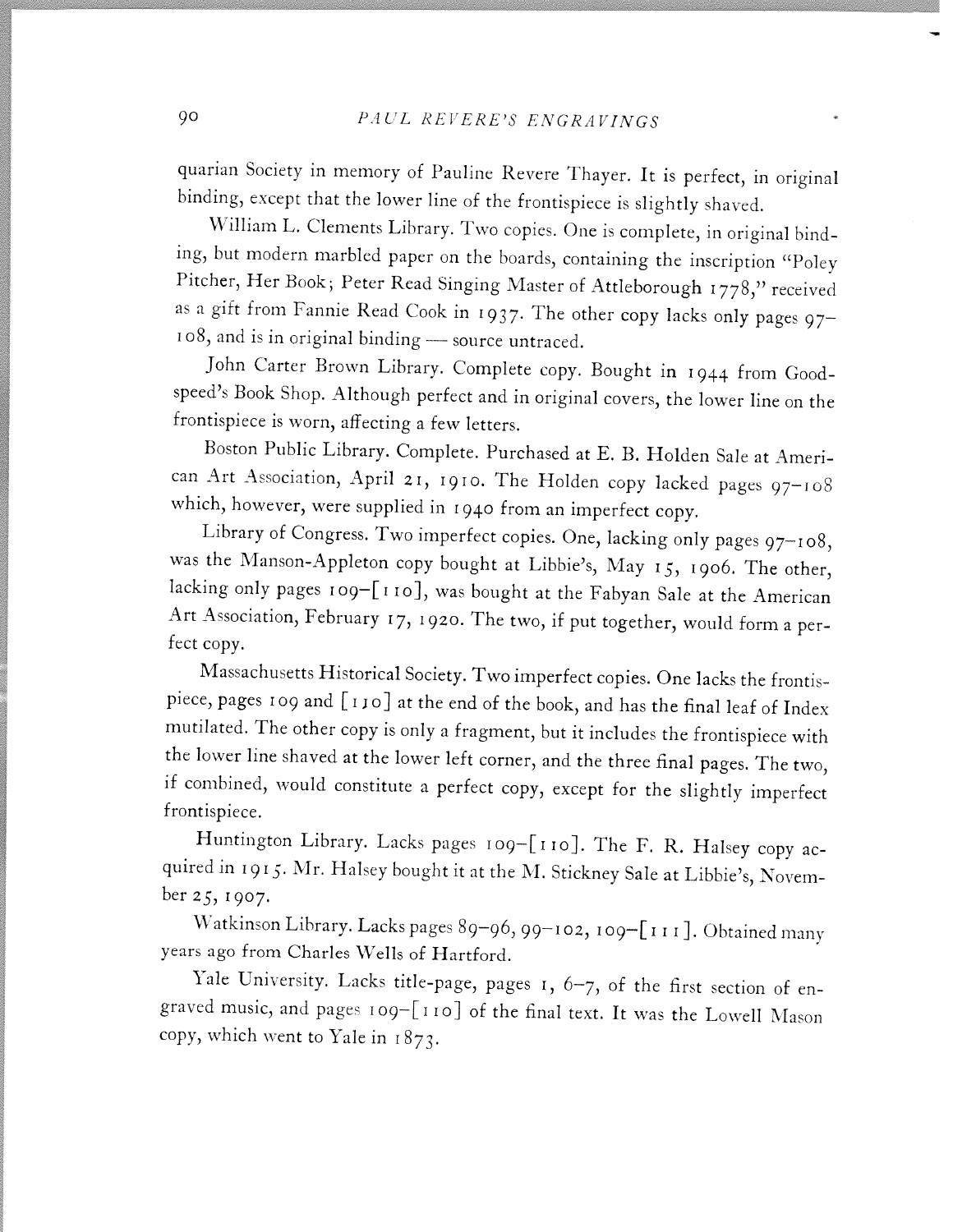## THE NEW-ENGLAND PSALM-SINGER, 1770 91

New York Public Library. Two copies, both imperfect. One, acquired from the stock of Thomas J. Taylor of Taunton in 1934, lacks the frontispiece, pages  $1-8$  of preliminary text, pages  $1-8$ ,  $13-14$  of the second paging, and pages  $81-88$ of the engraved music. The other copy, bought at a Henkels Sale, April 24, 1928, lacks frontispiece, page 1, 6-7 of the second paging, pages  $81-82$ ,  $87-88$ , 99-102 of the engraved music, and pages 109-[110] of the final text.

At least seventeen copies of the New-England Psalm-Singer have been sold at auction, although some are the same copies sold twice. The collations are frequently misleading, as the cataloguers did not know what constituted <sup>a</sup> perfect copy. The list of auction sales follows:

- Libbie (Thayer Sale) February 8, 1898 (number 175) \$19. Lacks 8 leaves after page So.
- Libbie (Manson Sale) March 14, 1899 (number 2811) \$85. Lacks pages  $97-108$ . The copy noted by Goss.
- Libbie (Whipple Sale) April 7, 1903 (number 1250) \$105. Lacks pages at end. 4 pages misbound. Pages 97-108 irregular. Frontispiece reproduced.
- Libbie (Bartlett Sale) May 19, 1903 (number 1244) \$226. Complete. Bought by Hartranft. Frontispiece reproduced.
- Libbie (Appleton Sale) May  $15$ ,  $1906$  (number 1945) \$135. Contains only 96 pages of engraved music and 3 pages of text at end. Bought by Library of Congress. Frontispiece reproduced.
- Libbie (M. Stickney Sale) November 25, <sup>1907</sup> (number i6r8) \$140. Lacks pages reproduced. 109-[110]. Bought by Dodd, Mead Company for F. R. Halsey. Frontispiece
- Libbie (J. Stickney Sale) March 22, 1910 (number 1440) \$26. Lacks frontispiece and pages  $109 - [111]$ .
- American Art (Holden Sale) April 21, 1910 (number 2992) \$101. Lacks pages 97-108. Bought by R. Fridenberg.
- Scott & O'Shaughnessy April 22, 1915 (number 490) \$15. Lacks frontispiece, 8 leaves of music and apparently pages 109-[111].
- Scott & O'Shaughnessy December 8, 1916 (number 31) \$240. Bought by G. D. Smith. Frontispiece reproduced.
- American Art (Fabyan Sale) February 17, 1920 (number 104) \$210. Complete. Bought by F. Morris for Library of Congress. Frontispiece reproduced.